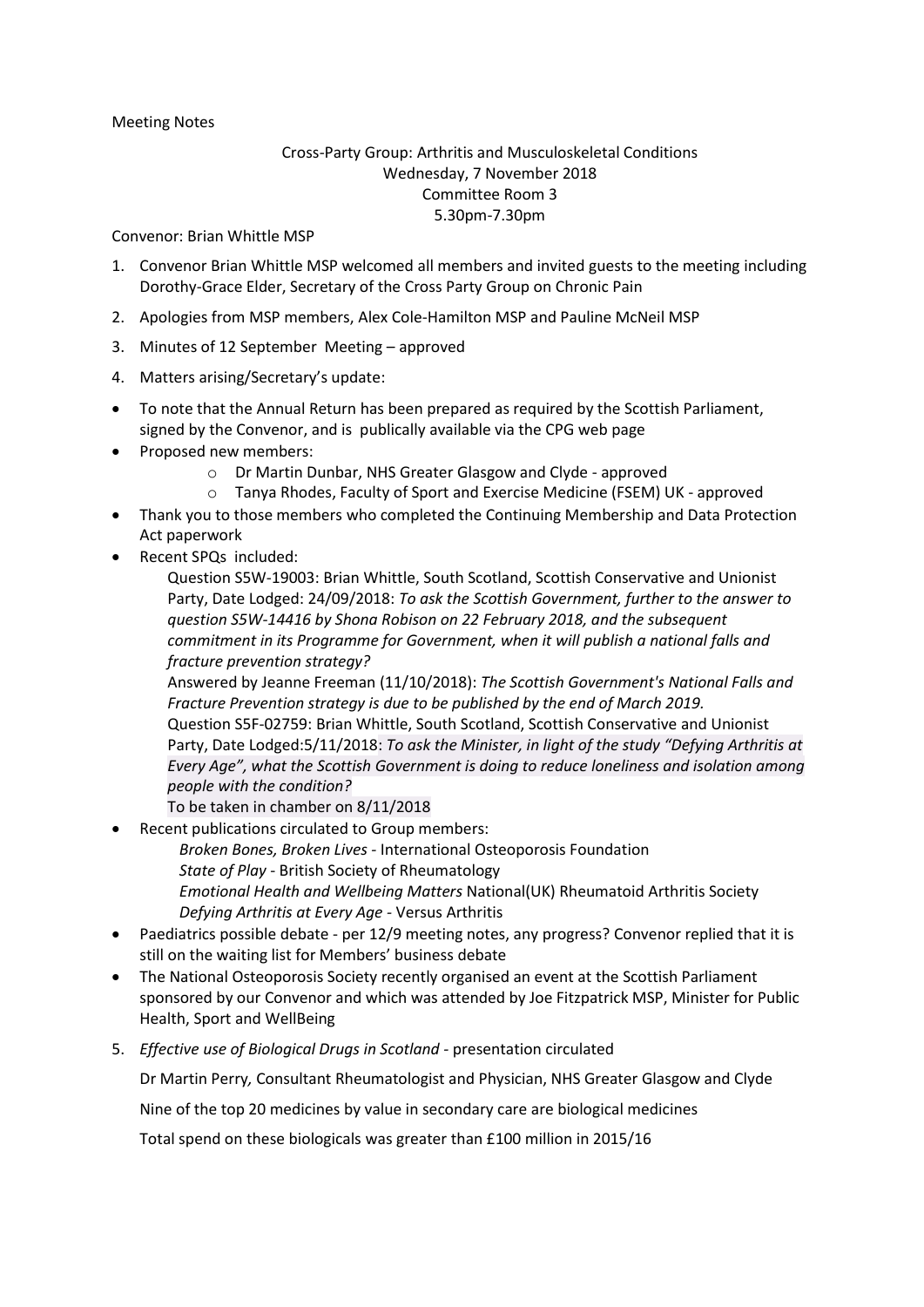Many of these medicines will lose patent protection over the next five years and may face competition from biosimilars

Scottish Medicines Consortium(SMC)believes that the managed introduction of biosimilar medicines into clinical practice in NHS Scotland is desirable with considerable cost savings to be made

Dr Perry referred to *Biosimilar Medicines: a National Prescribing Framework* (Healthcare Improvement Scotland March 2018)

The prescribing framework contains prescribing principles to

- promote the safe use of biosimilar medicines
- promote prescriber confidence
- ensure a shared decision-making approach between clinician and patient
- encourage a consistent approach across NHS Scotland
- support National Procurement
- recognise the potential savings that can be achievable within NHS Scotland by the use of biosimilar medicines
- provide guidance on implementing the use of biosimilar medicines
- complement the existing NHS boards' governance processes for the managed introduction of new medicines
- align with the ambitions of the NHS Scotland Healthcare Quality Strategy which aims to ensure that everyone will benefit from the most appropriate treatments, interventions, support and services at the right time with no harmful variation

The prescribing framework may be reviewed as clinical experience with the use of biosimilar medicines evolves

There were come concerns from Group members around being changed over from medications which managed their conditions effectively to others

Comments included:

- What about outcomes and patient satisfaction do we have data yet?
- Are our patients getting better in one part of the country compared to another? Can differences be measured?
- OK to switch to biosimilar but without loss of benefit
- Can differences be measured?

Dr Perry responded that it has been recognized that medication changes have to be made in partnership with each patient and their clinician –and robust data recorded

Dr Perry concluded -with some points to be considered:

- What progress is being made to address the *impasse* with community pharmacy over high cost drugs?
- Medical recruitment
- Progress on national clinical records with dual access and app development
- Use fraction of biosimilar savings as 'partnership fund'- comment was made how this appears to be a recurring point in the various previous presentations to the Group over the past year-cost savings not benefitting the service making them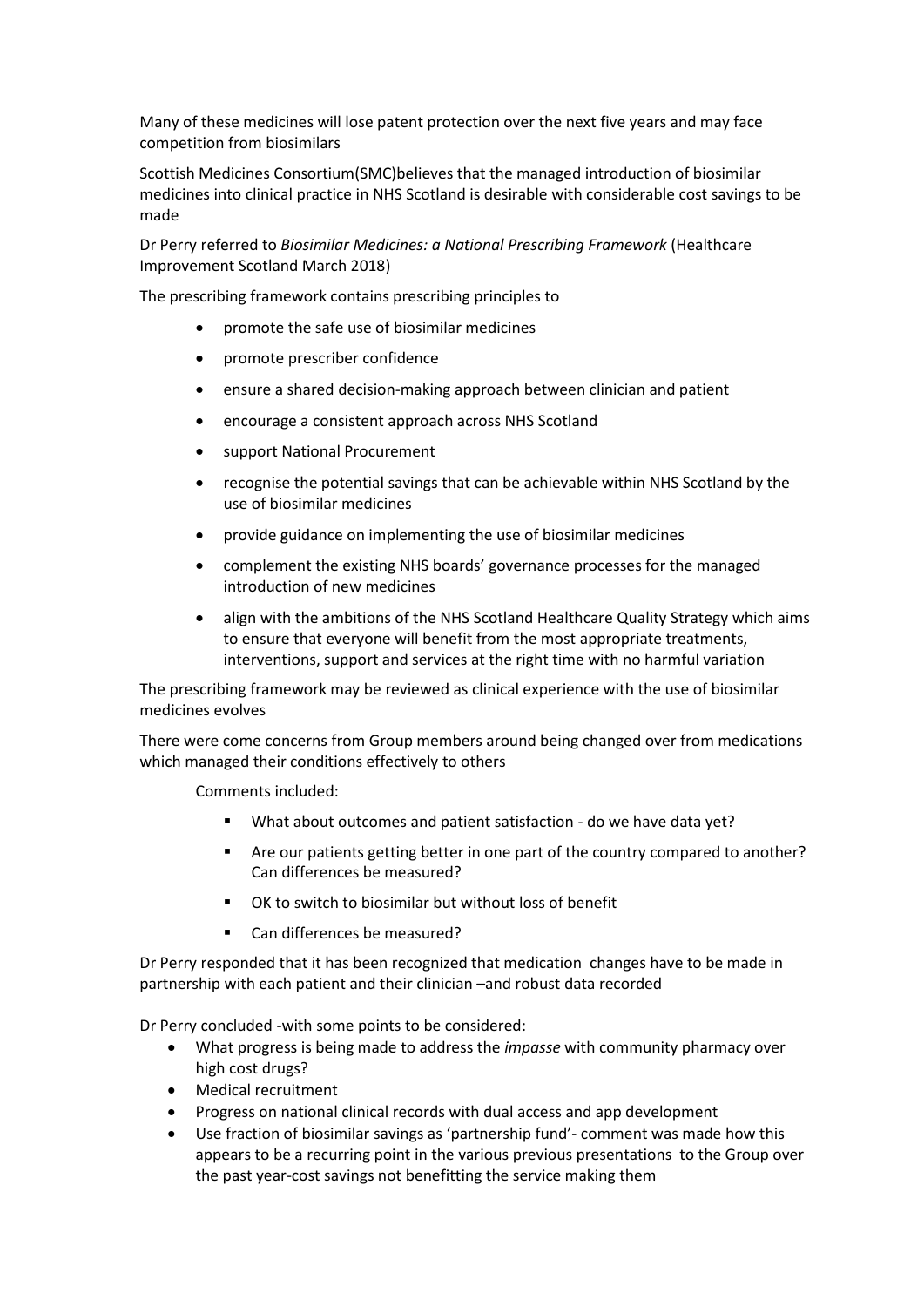6. *"Don't Delay - Connect Today"*

Dr Louise Bennet, Director of Rheumatosphere, University of Glasgow

Dr Bennet described the campaign in the Western Isles by the Glasgow University team – part of the larger campaign by the European League against Rheumatism(EULAR) – raising awareness of rheumatoid arthritis and importance of early diagnosis .This was also a fundraising effort with proceeds going to the National Rheumatoid Arthritis Society - the (NRAS) campaign was mentioned briefly at an earlier meeting by John Paton (NRAS Ambassador for Scotland) presentation circulated

- 7. Any other business, 6.45pm
- *An update from Versus Arthritis* Alan McGinley, Policy and Engagement Manager, Versus Arthritis A busy year for the newly merged charities
	- A public health approach essential
	- Please support the Versus Arthritis Campaign Defying Arthritis
- *Rheumatology in Scotland: The State of Play – A Report from the British Society for Rheumatology and Scottish Society for Rheumatology* Lauren Bennie, Devolved Nations Liaison Officer for the British Society for Rheumatology (BSR) Lauren Bennie has recently joined the Group - this is a new post for BSR (presentation and *State of Play Report* circulated by e mail)
- 8. 2019 Meetings Programme Group Discussion
- Discussion paper had been circulated pre-meeting to all members It was agreed that our CPG is one of only a few current opportunities for the 'Arthritis and Musculoskeletal Conditions community' in Scotland to meet around a broadly generic agenda
- Comments included:
	- The Arthritis and Musculoskeletal Conditions Community in Scotland needs to be "making a noise"
	- Joint meetings with other CPGs suggested on issues of common interest such as Chronic Pain, Health Inequalities, Disability could be developed
	- Secretary will develop 2019 meetings programme to reflect the proposed activity
- Meeting Dates are:
	- Wednesday 13 March
	- Wednesday 15 May
	- Wednesday 11 September
	- Wednesday 6 November
- 15 May 6-8pm is currently available for our Garden Lobby Event at the Parliament. Group members were reminded that member organisations will be required to consider funds to cover hospitality costs for this proposed event as Cross Party Groups have no funding. Please consider if able to contribute and to inform secretary as soon as possible of maximum amount each able to pledge. Meantime Group secretary will submit proposal to Event Team for consideration/confirmation -with Brian Whittle MSP as event sponsor
- 9. Summary and Close

Convenor thanked speakers for their contributions and also the National Rheumatoid Arthritis Society for covering costs of refreshments on this occasion